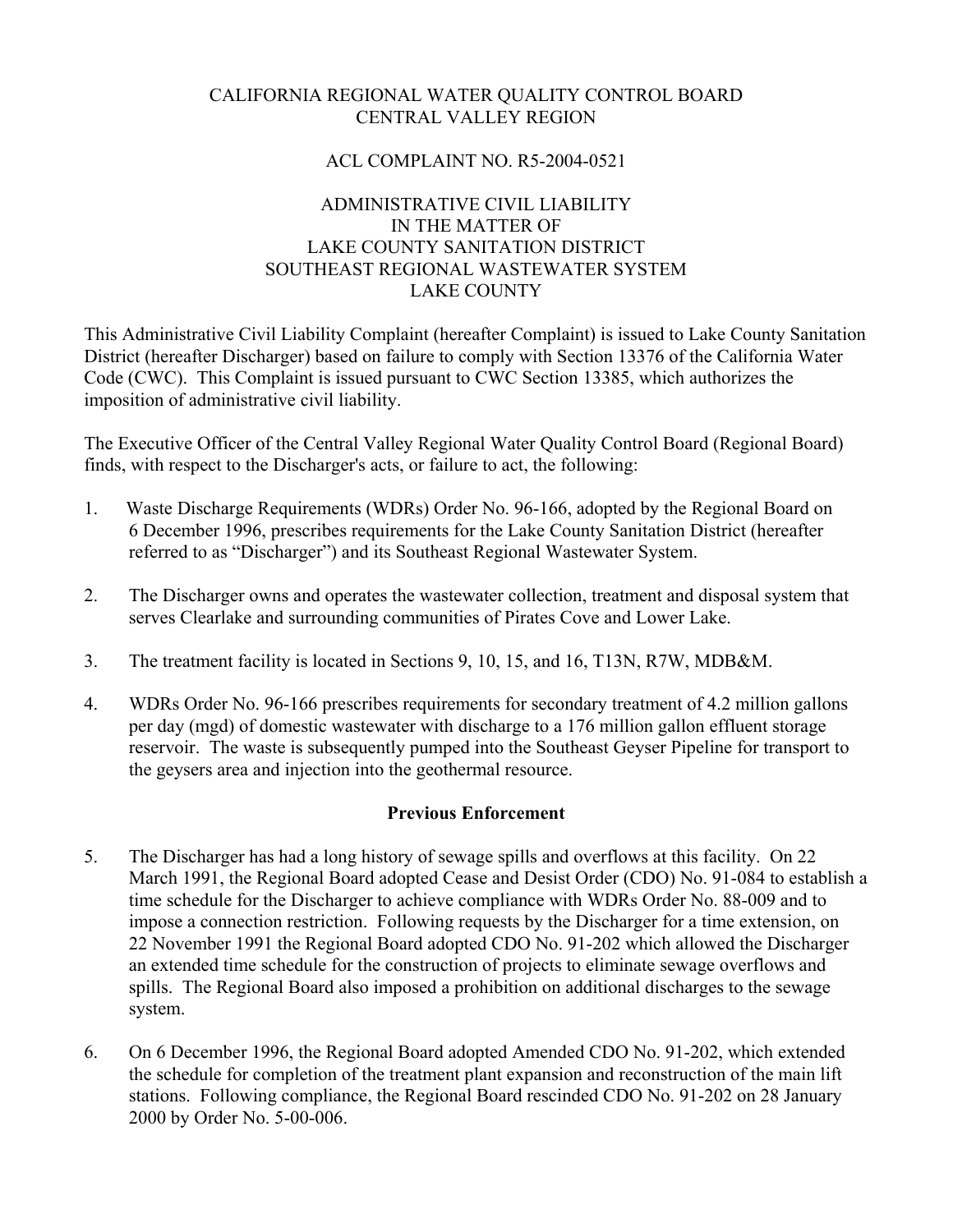#### **Recent Violations of WDRs Order No. 96-166**

7. Between March 2002 and April 2004, the Discharger has reported 33 spills of raw sewage from its collection system and two spills of treated wastewater from the Southeast Geyser Pipeline, as summarized below and as described in Findings No. 8 through 19.

|                  |            | Discharge to   |            |                                       |
|------------------|------------|----------------|------------|---------------------------------------|
|                  |            | Surface        |            |                                       |
|                  | Volume     | Water          |            |                                       |
|                  | Discharged | Drainage       | Type of    |                                       |
| Date of Spill    | (Gallons)  | Course?        | Waste      | Cause of Spill                        |
| 22 March 02      | 12,000     | Yes            | Treated    | Southeast Geyser Pipeline break       |
| 10 July 02       | 400        | Yes            | Raw sewage | Debris blockage in sewer line         |
| 14 Dec 02        | 9,600      | Yes            | Raw sewage | I/I problems caused by heavy rains    |
| 16 Dec 02        | 10,500     | Yes            | Raw sewage | Pipe wall deterioration in force main |
| 20 Dec 02        | 2,025      | Yes            | Raw sewage | I/I problems from heavy rains         |
| 31 Dec 02        | 1,125      | Yes            | Raw sewage | I/I problems caused by heavy rains    |
| 20 Feb 03        | 150        | Yes            | Raw sewage | Grease blockage collection line       |
| 23 Feb 03        | 60         | Yes            | Raw sewage | Grease blockage collection line       |
| 3 Mar 03         | 500        | N <sub>0</sub> | Raw sewage | Blockage in service lateral           |
| 10 Mar 03        | 1,000      | Yes            | Raw sewage | Blockage in manhole from vandalism    |
| 17 Mar 03        | 198        | Yes            | Raw sewage | Roots and grease blockage             |
| 24 Mar 03        | 27         | Yes            | Raw sewage | Roots and grease blockage             |
| 16 Jan-11 Apr 03 | 371,790    | Yes            | Treated    | Southeast Geyser Pipeline leak        |
| 27 Apr 03        | 800        | Yes            | Raw sewage | Blockage in sewer line                |
| 8 May 03         | 1,880      | Yes            | Raw sewage | Grease blockage in collection system  |
| 20 May 03        | 300        | Yes            | Raw sewage | Pump station failure                  |
| 23 May 03        | 300        | Yes            | Raw sewage | Pump station failure                  |
| 23 July 03       | 1,000      | Yes            | Raw sewage | Grease blockage in sewer collector    |
| 4 Aug 03         | 180        | N <sub>o</sub> | Raw sewage | Grease blockage in sewer collector    |
| 11 Aug 03        | 130        | Yes            | Raw sewage | Grease blockage in sewer collector    |
| 16 Aug 03        | 12,765     | N <sub>0</sub> | Raw sewage | Underground surge tank failure        |
| 15 Oct 03        | 595        | Yes            | Raw sewage | Grease blockage in collection system  |
| 9 Nov 03         | 600        | N <sub>0</sub> | Raw sewage | Grease blockage in main collector     |
| 6 Dec 03         | 1200       | No             | Raw sewage | Grease blockage in main collector     |
| 14 Dec 03        | 444,000    | N <sub>0</sub> | Raw sewage | Two broken force mains                |
| 17 Dec 03        | 1,130      | Yes            | Raw sewage | Grease blockage in collection line    |
| 24 Dec 03        | 144,000    | Yes            | Raw sewage | Pump malfunction at pump station.     |
| 24 Dec 03        | 9,000      | Yes            | Raw sewage | I/I problems caused by heavy rains    |
| 29 Dec 03        | 27,000     | Yes            | Raw sewage | I/I problems caused by heavy rains    |
| 16,18 Feb 04     | 107,925    | Yes            | Raw sewage | I/I problems caused by heavy rains    |
| 25 Feb 04        | 6,480      | Yes            | Raw sewage | Pump Station No. 2 malfunction        |
| 25,26 Feb 04     | 75,600     | Yes            | Raw sewage | I/I problems caused by heavy rains    |
| 16 Apr 04        | 210        | N <sub>0</sub> | Raw sewage | Grease blockage in lateral            |

8. On 22 March 2002, a spill of treated effluent from the Southeast Wastewater Treatment Plant and make-up water from Clear Lake, estimated at 12,000 gallons, was discharged from the Southeast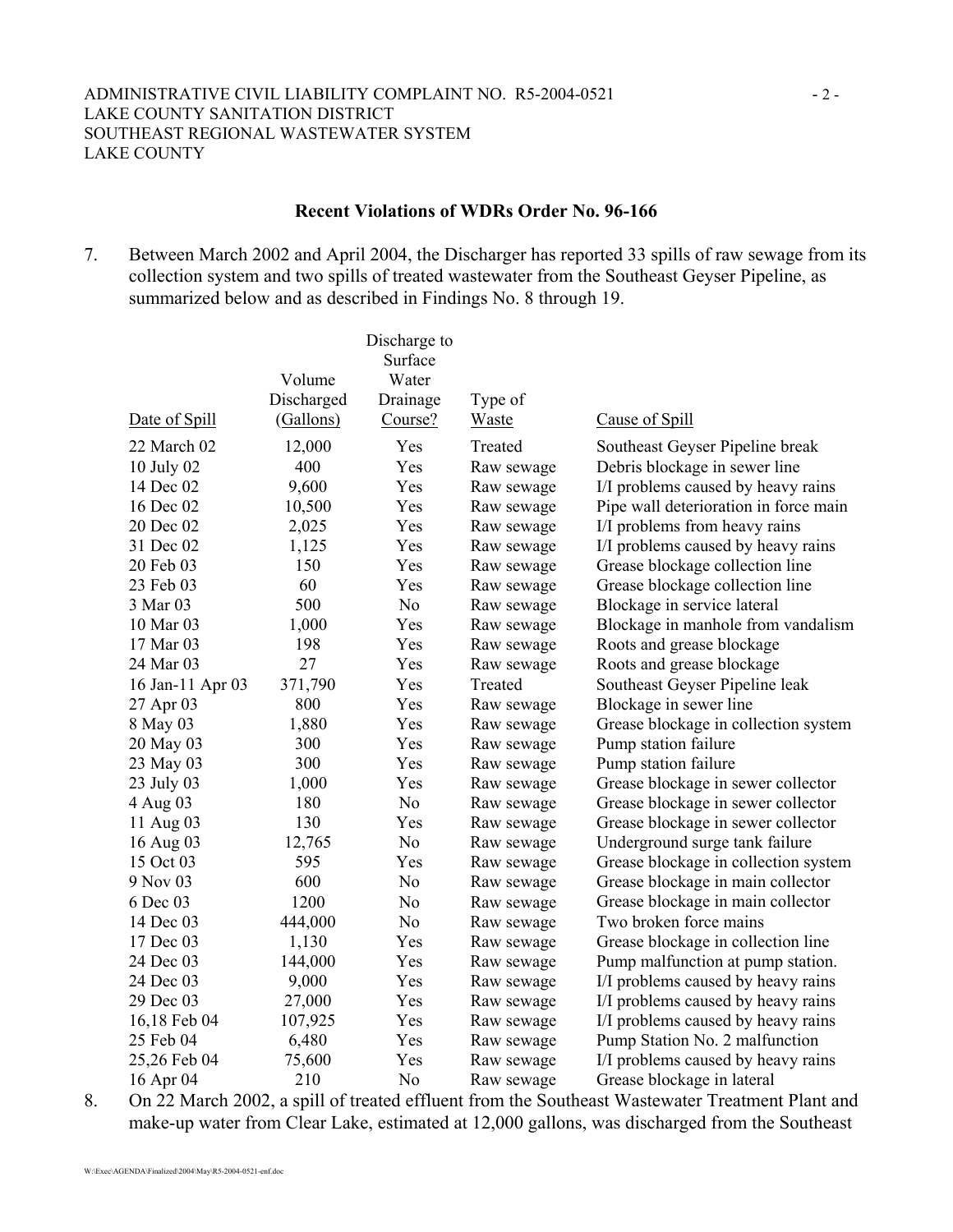Geyser Pipeline to a local drainage tributary to Putah Creek. The spill occurred in a section of pipeline located near Middletown.

- 9. On 10 July 2002, a spill of raw sewage estimated at 400 gallons overflowed from two manholes at 6815 Meadowbrook Drive, in Clearlake. The spill entered into a drainage ditch with no flowing water and a tributary to Anderson Marsh on Clear Lake. The cause of the spill was accumulated debris in the sewer line.
- 10. On 17 January 2003, the Discharger was issued a Notice of Violation (NOV) for four separate sewer overflows that occurred in December 2002 at Highlands Harbor Subdivision near Meadowbrook Drive in Clearlake. Three of the discharges consisted of raw sewage spilling from surcharged manholes and were due to periods of extremely heavy rainfall and flooding when the sewer collection system could not handle the increase in flows. The fourth spill was the result of a broken force main located in a side yard of a private residence at 15040 Highlands Harbor Drive. Each of the discharges flowed into a drainage ditch that is a tributary to Anderson Marsh, which is at the headwaters of Cache Creek. The estimated total volume of raw sewage spilled during these four events was approximately 23,250 gallons.
- 11. On 11 April 2003, a NOV was issued to the Discharger for six separate raw sewage spills that occurred during February and March 2003 from manholes in Clearlake. These spills totaled approximately 1,935 gallons, and with the exception of one 500-gallon spill, all entered a tributary that eventually drains to Cache Creek. One of these spills was caused by a blockage in a manhole due to vandalism, while the remaining spills were caused by blockages of grease and roots in the collection system.
- 12. On 6 June 2003, a NOV was issued to the Discharger for three separate raw sewage spills of 800, 1,880, and 300 gallons that occurred from overflowing manholes during April and May 2003 in the town of Clearlake. Two of the spills were caused by grease and root blockages in the sewer line and one was the result of a failure at Lift Station No. 5. Each of the spills entered a tributary to Clear Lake.
- 13. On 12 June 2003, the Discharger was issued an NOV for a spill of treated effluent from the Southeast Wastewater Treatment Plant and make-up water from Clear Lake, estimated at 371,790 gallons. The spill occurred between 16 January 2003 and 11 April 2003 at Riata Road near Spruce Road, approximately three miles south of Lower Lake was caused by a leak in the Southeast Geysers Pipeline. The overflow discharged into a pipe trench and then into a culvert that is connected to Copsey Creek, which is a tributary to Cache Creek.
- 14. On 21 August 2003, an NOV was issued to the Discharger for three separate raw sewage spills, totaling 1,480 gallons that occurred within Clearlake during the months of May, July, and August. Of these spills, two (180 and 1,000 gallons) were the result of grease blockages in the sewer collection system, and one spill (300-gallons) was caused by another malfunction at Lift Station No. 5. The 1,000-gallon spill entered a dry drainage ditch that eventually enters Clear Lake, and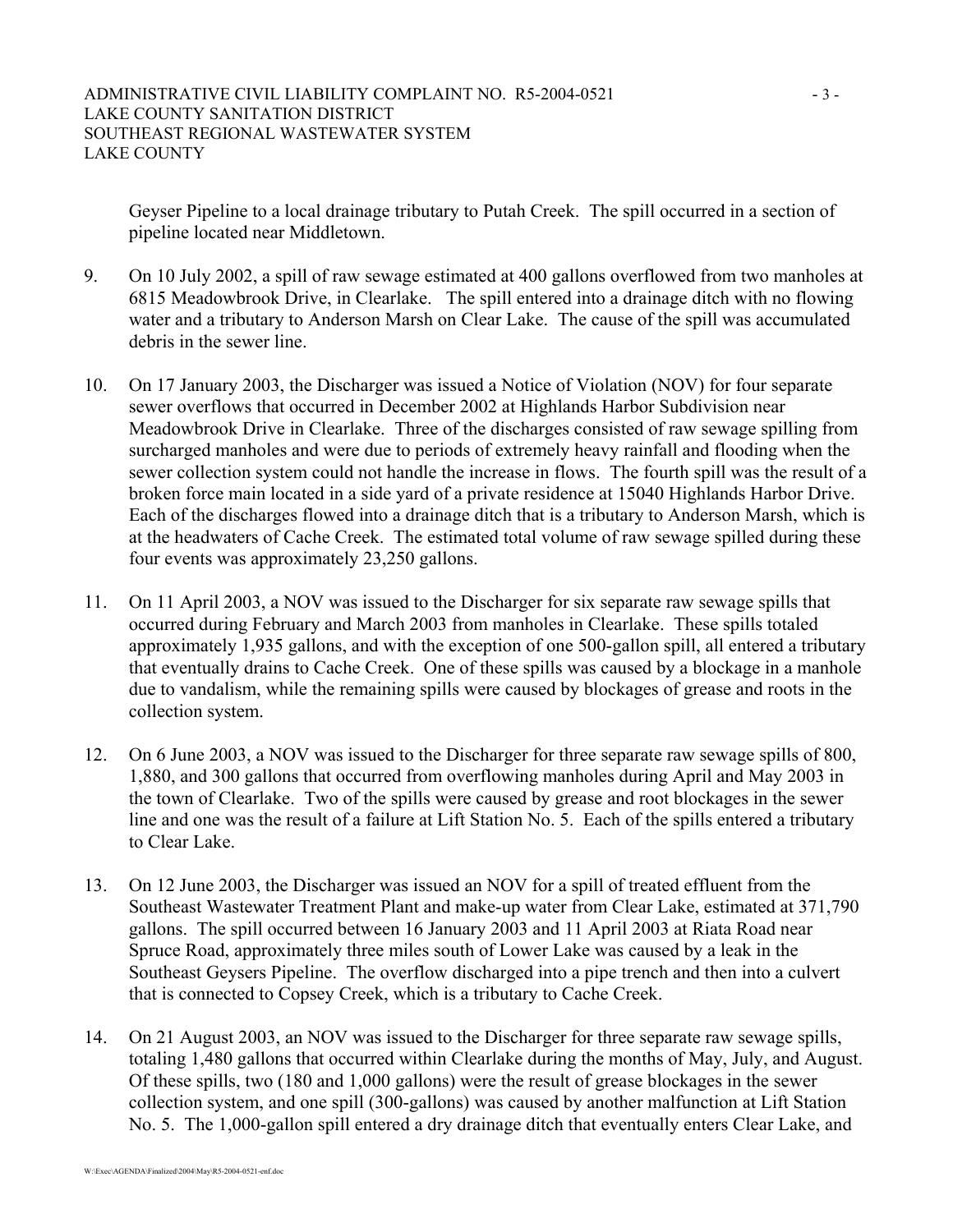the 300-gallon spill directly entered Clear Lake via surface flow and a storm drain drop inlet. The 180-gallon spill did not reach a water body.

- 15. Two additional spills totaling 12,895 gallons occurred during August 2003. One of the spills (130 gallons) occurred on 11 August 2003 on Palmer Avenue in Clearlake and was the result of a grease blockage in the sewer collector cleanout. The spill report indicated that the discharge flowed into a dry drainage ditch and a small amount of the sewage may have entered Clear Lake. The other spill occurred on 16 August 2003 along Burns Valley Road in Clearlake and was estimated at 12,765 gallons. The spill was the result of a coupling failure in the underground surge tank at Pump Station No. 1. The spill report indicated that staff from Lake County Environmental Health were onsite following the spill and confirmed that raw sewage did not reach a watercourse.
- 16. In October and November 2003, two separate raw sewage spills totaling 1,195 gallon occurred in Clearlake. Both of the spills were the result of grease blockages in the collection system. While the 600-gallon spill was confined to land, the 595-gallon spill entered an unnamed dry drainage tributary of Cache Creek.
- 17. During the month of December 2003, a total of six separate raw sewage spills totaling 626,330 gallons were reported within Clearlake. The spills included (a) a 444,000 gallon spill caused by a broken force main in the collection system between Pump Station No. 1 and the Treatment Plant, (b) a 144,000 gallon spill caused by a pump malfunction at Pump Station No. 1, (c) two spills totaling 2,330 gallons that were the result of grease blockages in collection lines, and (d) two spills totaling 36,000 gallons that were due to inflow/infiltration problems associated with heavy rains. Of these spills, the 144,000-gallon spill entered a drop inlet that eventually drains to Clear Lake, and the three spills totaling 37,130 gallons flowed into a drainage ditch that leads to Cache Creek. The other two spills were confined to land.
- 18. During the month of February 2004, the Discharger reported five spills totaling 190,005 gallons from the Clearlake collection system. Four of the spills, totaling an estimated 183,525 gallons, occurred from three surcharging manholes located along Meadowbrook Drive on 16 and 18 February, and again on 25 and 26 February. These spills were the result of heavy rains and inflow/infiltration. A portion of the raw sewage entered a tributary of Cache Creek. The other spill, estimated at 6,480 gallons, occurred on 25 February from three surcharging manholes located along Lakeshore Drive. This spill was related to the heavy rains and a malfunction at Pump Station No. 2. The sewage entered a storm drain inlet that leads to Clear Lake.
- 19. On 16 April 2004, a raw sewage spill estimated at 210 gallons occurred along the main sewer line serving 34<sup>th</sup> Avenue in Clearlake. The spill was the result of a grease blockage and did not enter a surface water drainage course.
- 20. To summarize, from March 2002 through April 2004 the Discharger has reported that 860,680 gallons of raw sewage has spilled from the southeast collection system and 383,790 gallons of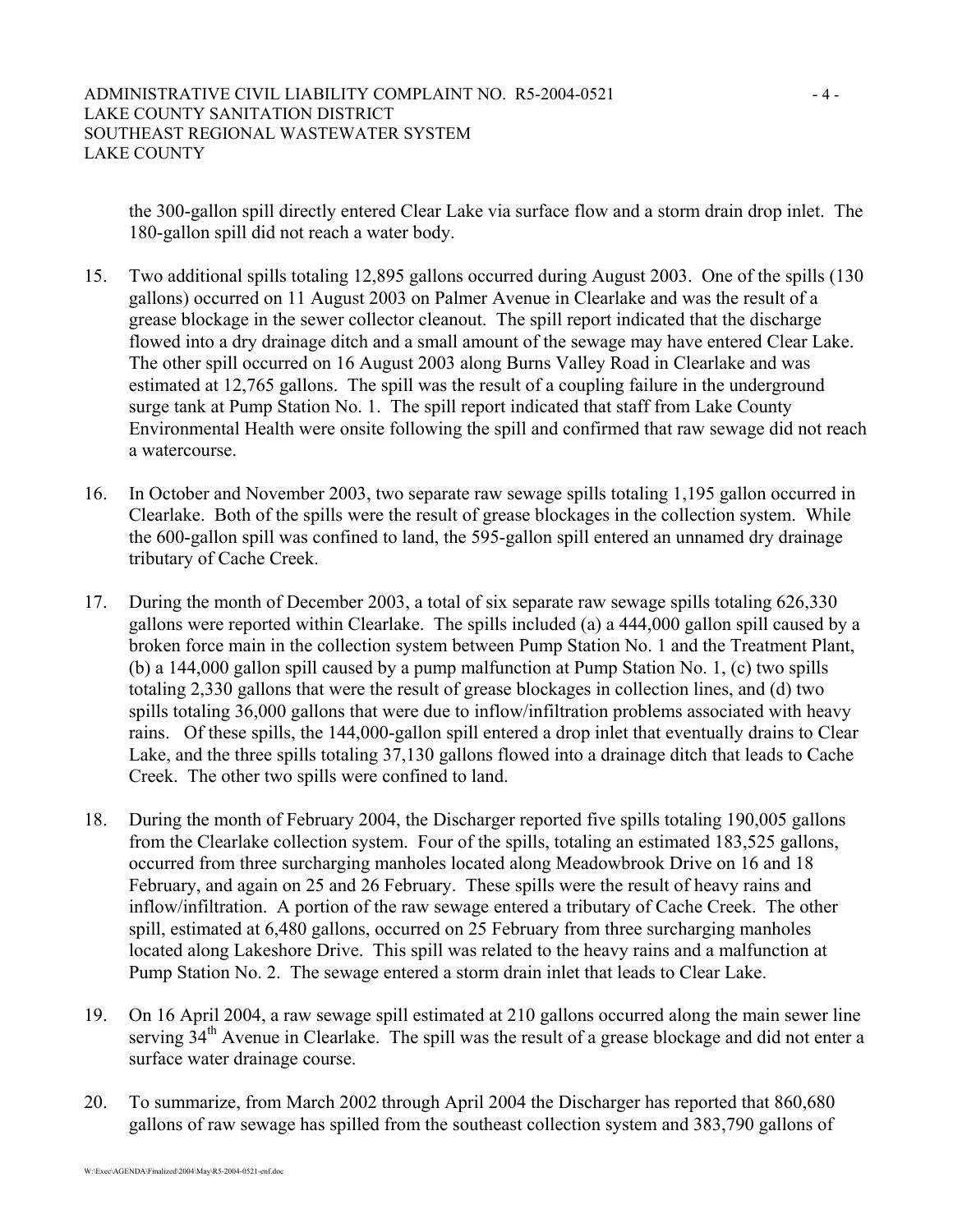treated wastewater spilled from the Southeast Geyser Pipeline. The total amount of raw sewage and treated wastewater spilled is 1,244,470 gallons.

### **REGULATORY CONSIDERATIONS**

- *21.* Discharge Prohibition A.1 of Order No. 96-166 states: *"Discharge of wastes, effluent, recycled water or injection water to surface waters or surface water drainage courses is prohibited."*
- 22. Discharge Prohibition A.2 of Order No. 96-166 states: *"Bypass or overflow of untreated or partially treated effluent is prohibited."*
- 23. As described in the above Findings, the Discharger has violated WDRs Order No. 96-166, specifically, Discharge Prohibitions A.1 and A.2, by discharging wastes and effluent to surface waters or surface water drainage courses and by the bypass of untreated or partially treated effluent.
- 24. Section 301 of the Clean Water Act and Section 13376 of the CWC prohibit the discharge of pollutants to surface waters except in compliance with a National Pollutant Discharge Elimination System (NPDES) permit.
- 25. CWC Section 13376 states, in part: *"Any person discharging pollutants or proposing to discharge pollutants to the navigable waters of the United States ... shall file a report of the discharge in compliance with the procedures set forth in Section 13260..." and "The discharge of pollutants…except as authorized by waste discharge requirements [NPDES permit]…is prohibited."*
- 26. The Discharger, by failing to file a report of waste discharge as set forth in CWC section 13260 and failing to obtain an NPDES permit prior to the discharges described in the above Findings, has violated CWC section 13376. WDRs Order No. 96-166 is not an NPDES permit.
- 27. CWC Section 13385 states, in part: *"(a) Any person who violates any of the following shall be liable civilly in accordance with subdivisions (b), (c), (d), (e), and (f):*

*(1) Section 13375 or 13376.* 

*"(c) Civil liability may be imposed administratively by the state board or a regional board pursuant to Article 2.5 (commencing with Section 13323) of Chapter 5 in an amount not to exceed the sum of both the following:* 

- *(1) Ten thousand dollars (\$10,000) for each day in which the violation occurs.*
- *(2) Where there is a discharge, any portion of which is not susceptible to cleanup or is not*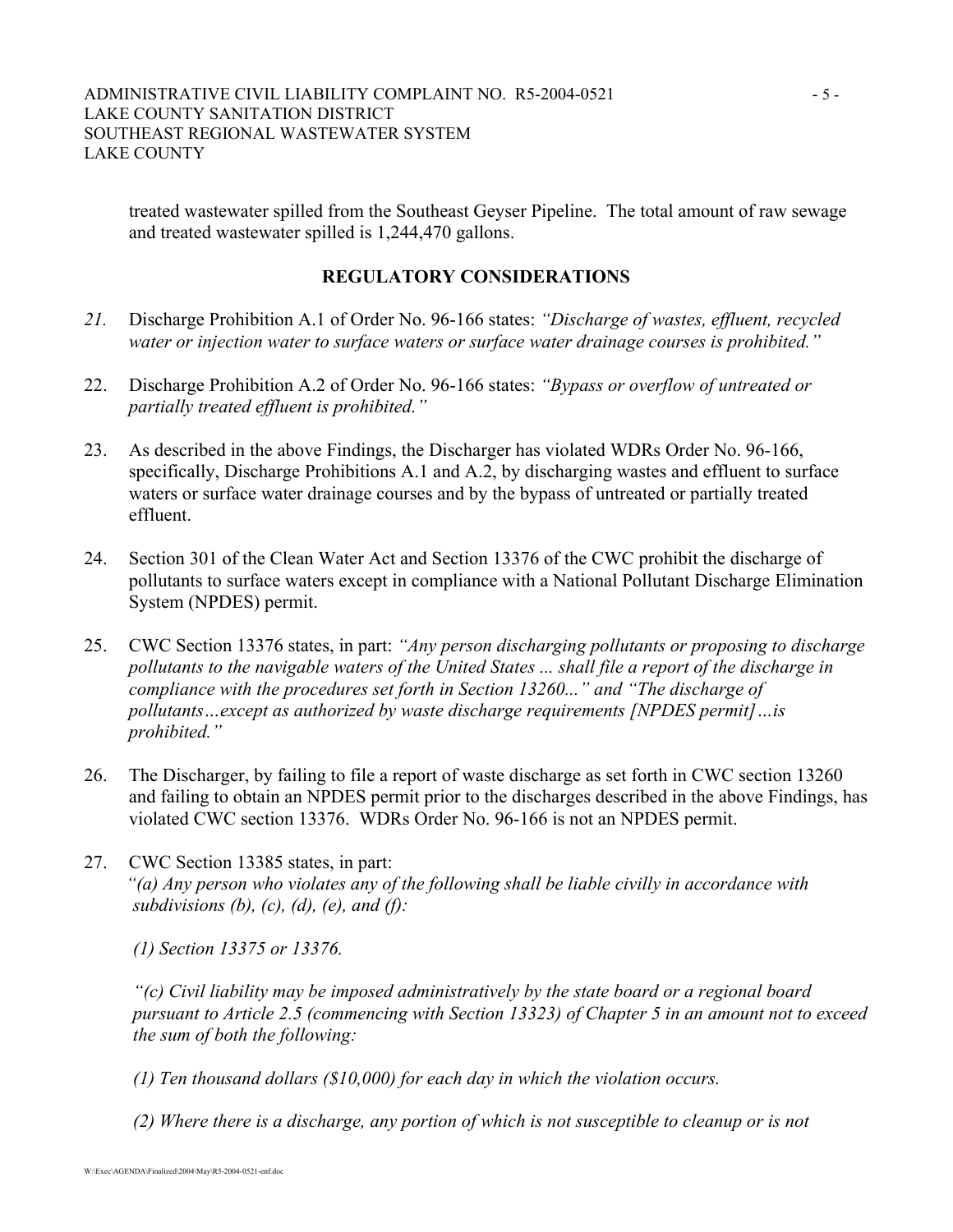#### ADMINISTRATIVE CIVIL LIABILITY COMPLAINT NO. R5-2004-0521 - 6 -LAKE COUNTY SANITATION DISTRICT SOUTHEAST REGIONAL WASTEWATER SYSTEM LAKE COUNTY

*cleaned up, and the volume discharged but not cleaned up exceeds 1,000 gallons, an additional liability not to exceed ten dollars (\$10) times the number of gallons by which the volume discharged but not cleaned up exceeds 1,000 gallons."*

- 25. For discharging waste in violation of the WDRs and without obtaining an NPDES permit, the Regional Board may assess administrative civil liability based on CWC section 13385. The maximum administrative civil liability which can be imposed by the Regional Board under CWC Section 13385 is \$10,000 per day of discharge plus \$10 per gallon discharged in excess of 1,000 gallons. As stated in Findings No. 7 and 20, 1,244,470 gallons were discharged over a period of 120 days. Of this, a total of 1,221,020 gallons were discharged in excess of 1,000 gallons per spill event. Therefore, the maximum administrative civil liability is \$1,200,000 (120 days times \$10,000 per day) plus \$12,210,200 (1,244,470 gallons minus 1000 gallons per event times \$10 per gallon), for a total liability of \$13,410,200.
- 26. CWC Section 13385(e) of the CWC states:

*"In determining the amount of any liability imposed under this section, the regional board, the state board, or the superior court, as the case may be, shall take into account the nature, circumstances, extent, and gravity of the violation or violations, whether the discharge is susceptible to cleanup or abatement, the degree of toxicity of the discharge, and, with respect to the violator, the ability to pay, the effect on its ability to continue its business, any voluntary cleanup efforts undertaken, any prior history of violations, the degree of culpability, economic benefit or savings, if any, resulting from the violation, and other matters that justice may require. At a minimum, liability shall be assessed at a level that recovers the economic benefits, if any, derived from the acts that constitute the violation."* 

- 27. Pursuant to CWC Section 13385(e), the minimum administrative civil liability is equivalent to the economic benefit accrued by the Discharger in not implementing the management and/or physical improvements necessary to prevent the discharges. In general, the discharges are due to inflow/infiltration within the collection system; grease blockages; an inadequate maintenance/replacement schedule for the collection system, including the lift stations; and an inadequate inspection/repair program for the Southeast Geysers Pipeline. It is estimated that since 1994, the Discharger has saved at least \$184,500 in not taking actions to prevent the violations described in this Complaint.
- 28. Issuance of this Complaint is exempt from the provisions of the California Environmental Quality Act (Public Resources Code Section 21000, et. seq.), in accordance with Section 15321 (a)(2), Title 14, of the California Code of Regulations.

## **LAKE COUNTY SANITATION DISTRICT IS HEREBY GIVEN NOTICE THAT:**

1. The Executive Officer of the Regional Board proposes that the Discharger be assessed Administrative Civil Liability in the amount of three hundred thousand dollars (\$300,000). The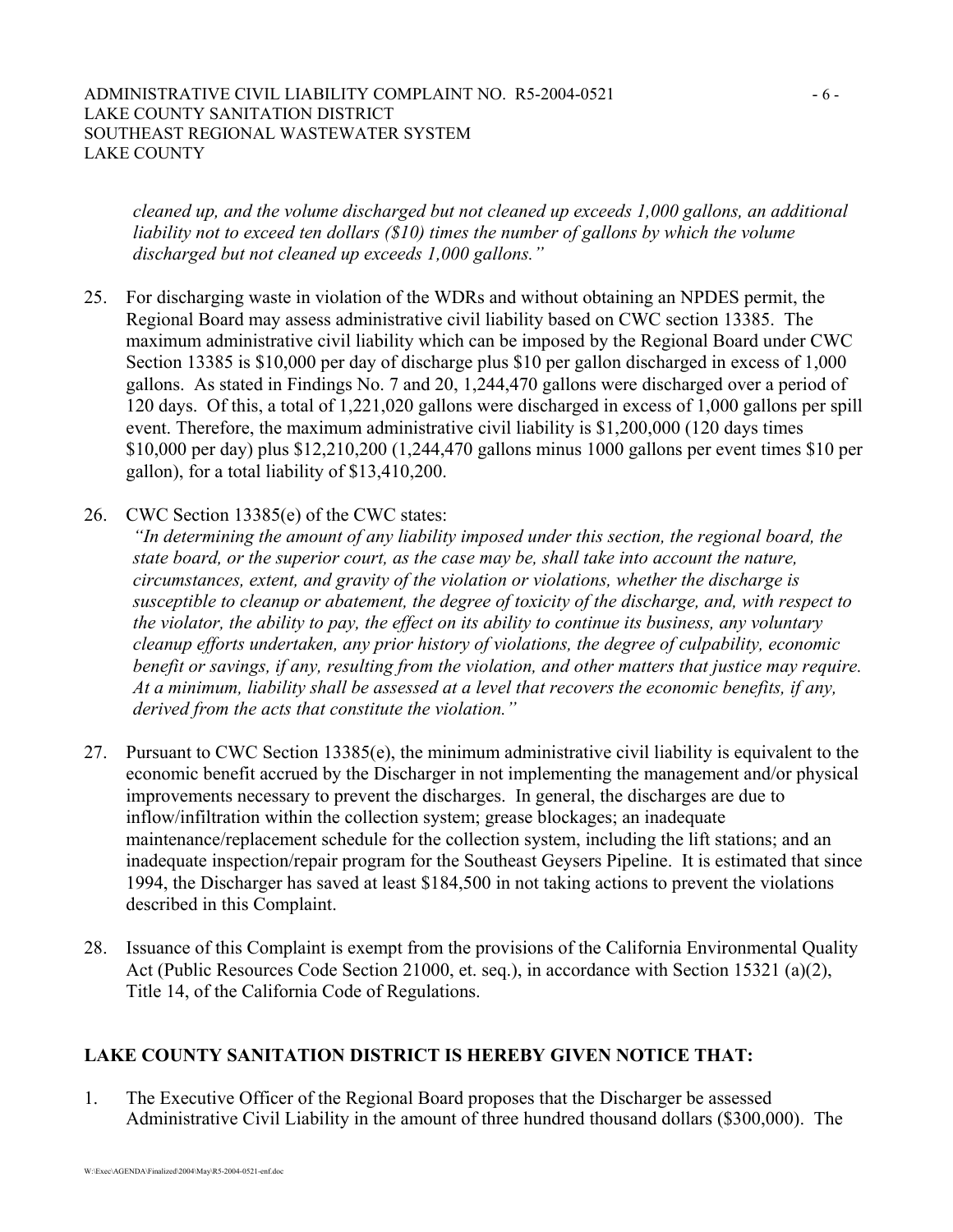amount of the liability proposed is based upon a review of the factors set forth in CWC Section 13385 cited in Finding No. 26 above, and includes consideration of the economic benefit or savings resulting from the violations.

- 2. A hearing shall be held on **8/9 July 2004** unless the Discharger agrees to waive the hearing and pay the imposed civil liability in full.
- 3. If a hearing is held, the Regional Board will consider whether to affirm, reject, or modify the proposed Administrative Civil Liability, or whether to refer the matter to the Attorney General for recovery of judicial civil liability.
- 4. In lieu of a hearing, the Discharger may waive the right to a hearing. If you wish to waive the right to a hearing, sign the enclosed waiver and return it with the full amount of civil liability (in a check made payable to the *State Water Resources Control Board*), to the Regional Board's office at 11020 Sun Center Drive, Rancho Cordova, Sacramento, CA 95670, by **7 June 2004**.

Original signed by

THOMAS R. PINKOS, Executive Officer

(Date)